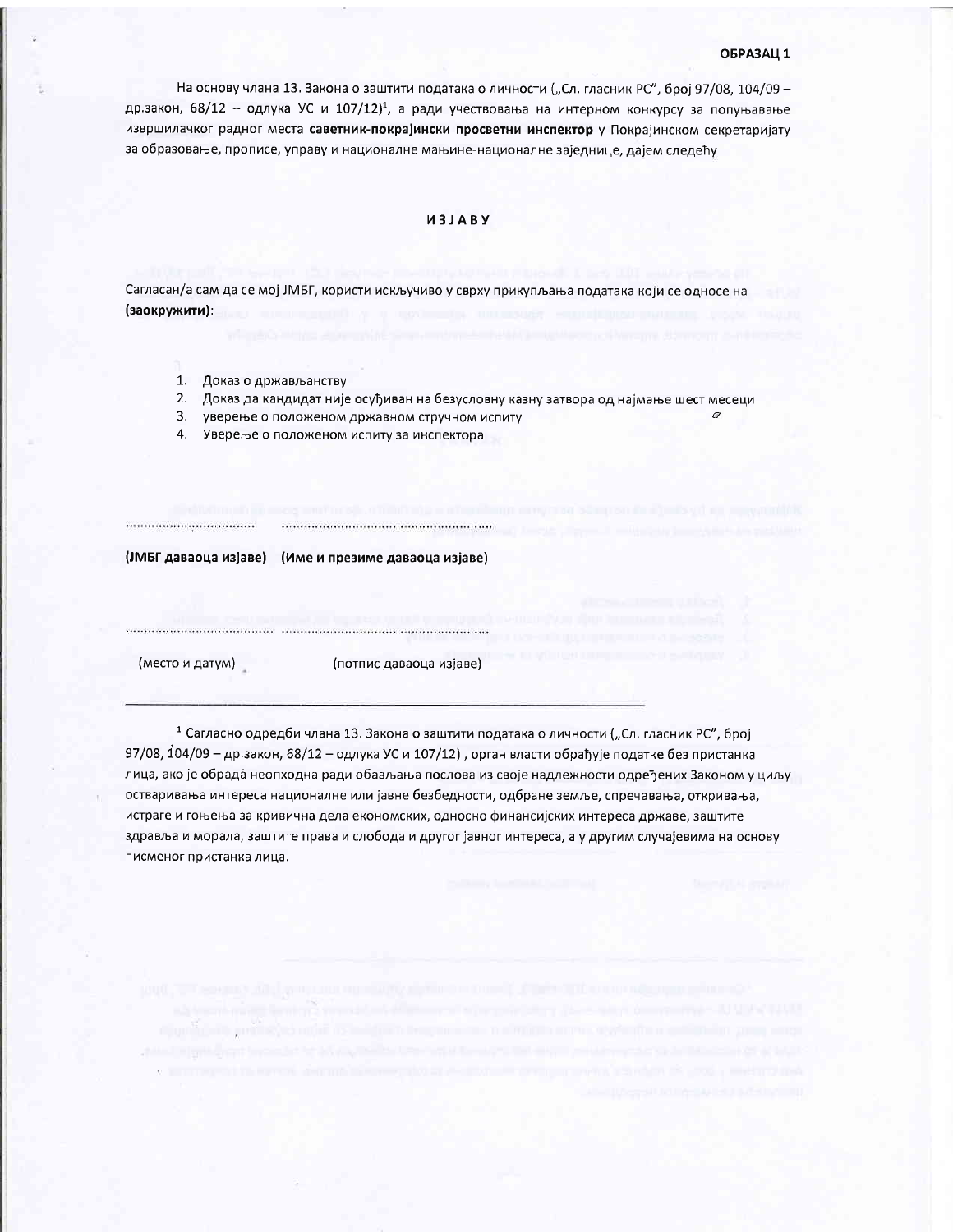OFPA3ALL 2

На основу члана 103. став 3. Закона о општем управном поступку ("Сл. гласник РС", број 18/16 и 95/18 - аутентично тумачење)<sup>1</sup>, а ради учествовања на интерном конкурсу за попуњавање извршилачког радног места саветник-покрајински просветни инспектор у у Покрајинском секретаријату за образовање, прописе, управу и националне мањине-националне заједнице, дајем следећу

#### *M3JABY*

Изјављујем да ћу сам/а за потребе поступка прибавити и доставити, до истека рока за подношење пријава на наведени интерни конкурс, доказ (заокружити):

- 1. Доказ о држављанству
- 2. Доказ да кандидат није осуђиван на безусловну казну затвора од најмање шест месеци
- 3. уверење о положеном државном стручном испиту
- 4. уверење о положеном испиту за инспектора

(ЈМБГ даваоца изјаве) (Име и презиме даваоца изјаве)

(место и датум)

(потпис даваоца изјаве)

1 Сагласно одредби члана 103. став 3. Закона о општем управном поступку ("Сл. гласник РС", број 18/16 и 95/18 - аутентично тумачење), у поступку који се покреће по захтеву странке орган може да врши увид, прибавља и обрађује личне податке о чињеницама о којима се води службена евиденција када је то неопходно за одлучивање, осим ако странка изричито изјави да ће те податке прибавити сама. Ако странка у року не поднесе личне податке неопходне за одлучивање органе, захтев за покретање постука ће се сматрати неуредним.